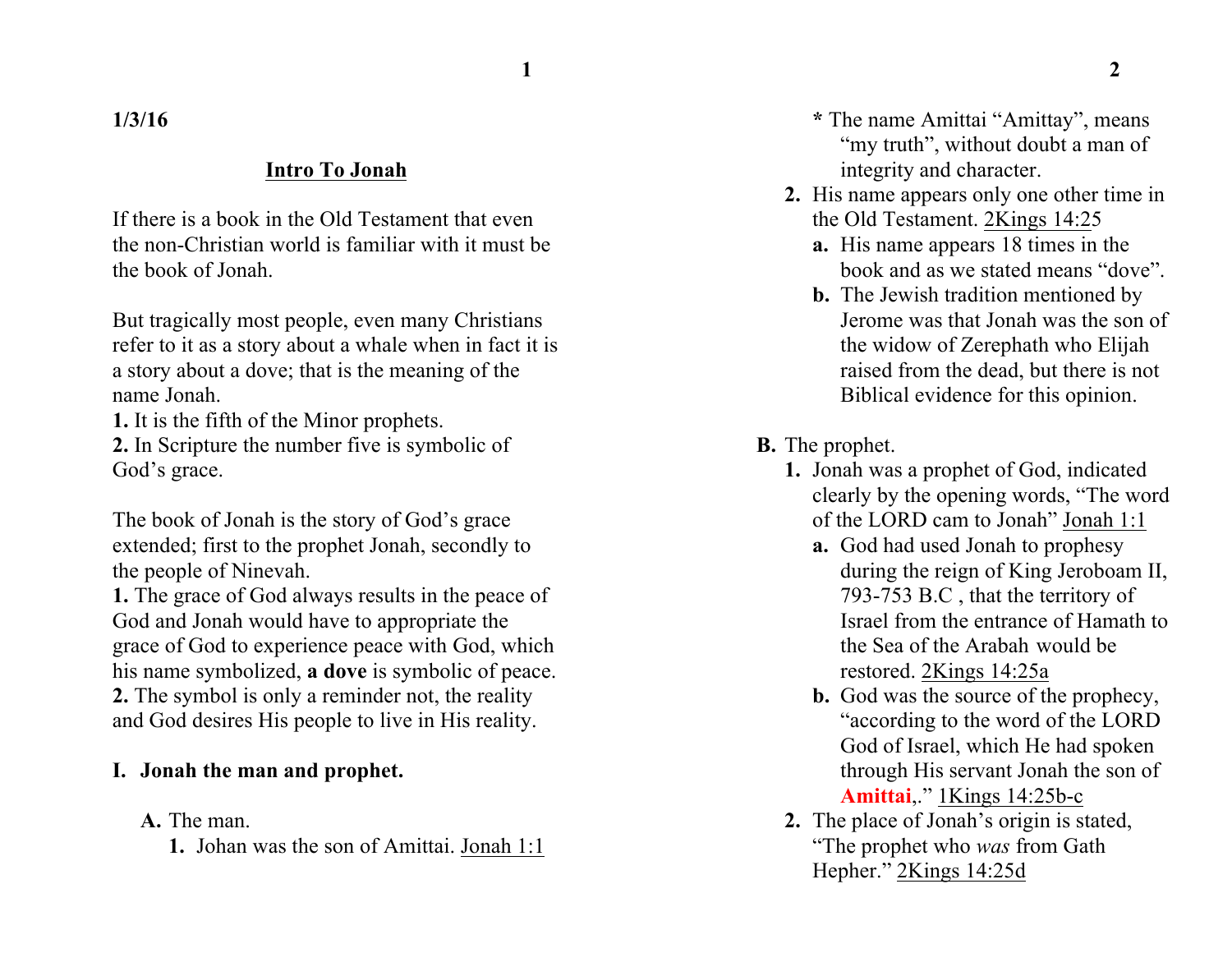- **a.** Gath-Hepher means "the winepress of digging".
- **b.** Gath-Hepher was three miles north of Nazareth in Zebulon of Galilee, later known as Cana. Josh. 19:13
- **c.** Jonah was called by God to go to Ninevah and cry against it for its wickedness that had come up before God. Jonah 1:2

## *This was the man and prophet Jonah!*

### **II. The book of Jonah.**

- **A.** The book is a narrative.
	- **1.** The narrative is about God, Jonah and the Ninevites.
		- **a.** The book has no prophetic message regarding the future for any people or nation.
		- **b.** The book contains the impending judgment of God if they didn't repent.
	- **2.** The book was never disputed about being historical till the 19th century.
		- **a.** The first significant opposition came by J.G. Eichhorn (1823).
		- **b.** This came with the rise of rationalism because of the miraculous.
		- **b.** The rationalist could not except miracle, the greatest being the survival of Jonah in the belly of the

whale, so they just dispelled them, disqualifying books as authentic and historical.

- **c.** Modern scholars say it is nonhistorical and that the Psalm in chapter two is a later interpolation, without any evidence. Jonah 2:2-9
- **d.** This is nonsense for chapter two is key the central theme of the deliverance of Jonah from the belly of the fish, marking Jonah's gratitude and reluctant obedience.
- **e.** The objection to the "king of Nineveh" has no sense since Nineveh was an alternate capital, if not the capital of Assyria throughout much of the first half of the eighteenth century.
- **f.** Shalmanesar I (1275-1246 B.C.) began an expansion of the city and that by the time of Tiglath-Pileser I (1114-1076 B.C.) Nineveh had become an alternate royal residence to both Assur and Calah.
- **g.** And various other kings used it as such, like Ashernasirpal II (883-859 B.C.) before Johan's time and Sargaon II (722-705 B.C.) after Jonah's time.
- **3.** Therefore many teach the book subjectively, instead of allowing the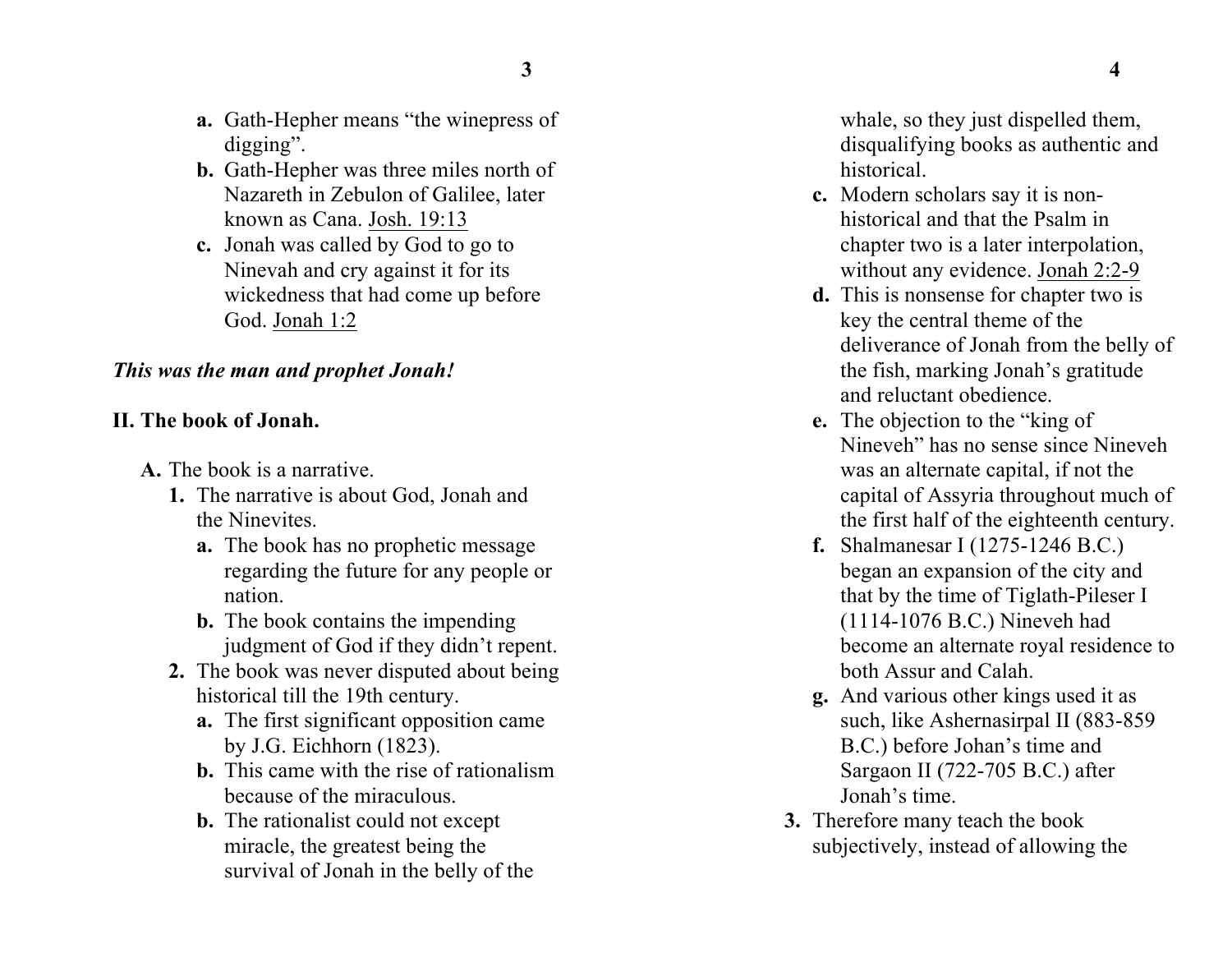literal account to speak for itself and provide the theology behind it.

- **a.** Some teach it as an allegory spiritualizing it to teach spiritual truth.
- **b.** Others teach it as a parable doing the same.
- **c.** Still other say it is midrash that functions as commentary upon a particular Biblical text, including illustrations and propositional explanations, but it is not midrash literature.
- d. The only way we can teach Jonah is literal and actual history.
- **4.** The evidence is overwhelming for the literal teaching of Jonah.
	- **a.** It speaks of real people and city Ninevah.
	- **b.** Jonah was a real historical figure and nowhere else is his name found or his father's, but in the book and Second Kings. 2Kings 14:25
	- **c.** Some place Jonah towards the end of the ministry of Elisha and possibly was one of the leaders of the schools of the prophets. Baxter
	- **d.** Jesus believed in a real Jonah and linked him with Solomon and the temple, the one who preached to Nineveh and used him as a prophetic type of His resurrection and

condemnation for not repenting at the words of Jesus, who was greater than Jonah. Matt. 12:39-41; Lk. 11:29-32

- **e.** The historian Josephus and the catacombs of Rome have the give witness to Jonah more than any other.
- **f.** Church Fathers, Jerome, Irenaeus, Augustine, and Chrysostom, etc.
- **g.** The Reformers, Calvin, Luther and other believed and accepted Jonah to be a real person.
- **B**. The date of the prophet Jonah and his book.
	- **1**. Jonah is one of the twelve Minor Prophets, there were six prior to the captivity of the Northern Kingdom by Assyria in 722 B.C.
		- **a.** Obadiah 845 B.C.
		- **b.** Joel 835 B.C.
		- **c.** Jonah 765 B.C. the third in chronological order, the fifth in the order of our Bible.
		- **d.** Amos 760 B.C.
		- **e.** Hosea 740 B.C. he is the sixth in chronological order.
		- **f.** Micah 735 B.C.
	- **2.** The Minor Prophets prior to the captivity of the Southern Kingdom by Babylon from 606-586 B.C. consists of three.
		- **a.** Nahum 710 B.C.
		- **b.** Zephaniah 625 B.C.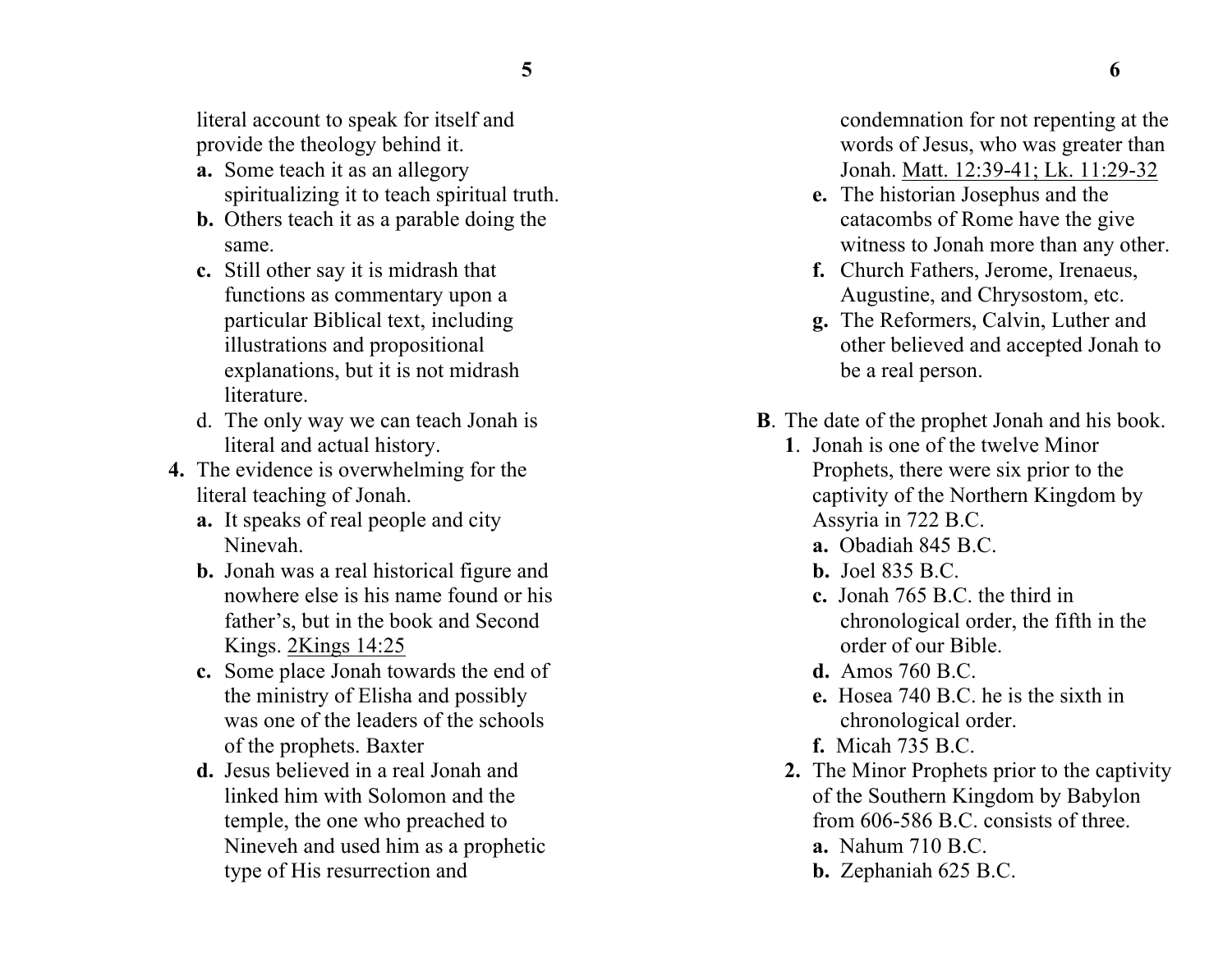- **c.** Habakkuk 608 B.C.
- **3. T**here are three Minor Prophets after the return from captivity of Babylon from 536-425 B.C.
	- **a.** Haggai 520 B.C.
	- **b.** Zechariah 520 B.C.
	- **c.** Malachi 430 B.C.
- **4.** A man by the name of Ezra Ei gathered the twelve Minor Prophets in the "The Great Synagogue" in 475 B.C. called "The book of the twelve."
	- **a.** Our Bible distinguishes the Minor Prophets from the Major Prophets, Isaiah, Jeremiah, Ezekiel and Daniel.
	- **c.** We are told that the title "Minor Prophets" was given because of their shorter prophetic content in contrast to the larger content of the "Mayor Prophets", but is not true to form because Daniel has less chapter than Hosea and Zechariah.
	- **d.** The "Minor Prophets" are in no way less importance or inferior to the Major Prophets, both spoke and wrote under the Inspiration of the Holy Spirit. 2Tim. 3:16-17; 2Pet. 1:19-21
- C. The key words, phrases and verses.
	- **1.** The key words.
		- **a.** The word great "gadowl" appears 14 times.
- **1)** Six times for the chief or major importance of the city, its nobles or leaders. Jonah 1:2; 3:2, 3, 5, 7: 4:11
- **2)** Eight times large in size or extent. Jonah 1:4 (2x's), 10, 12, 16, 17; 4:1, 6
- **b.** The word wickedness "ra' ah", appears nine times.
	- **1)** Seven times it means "disagreeable, unpleasant and displeasing", synonymous with disaster, misery or harm. Jonah 1:2, 7, 8; 3:10; 4:1, 2, 6
	- **2)** Only two times it means "evil" as an adjective. Jonah 3:8, 10
- **2.** The key phrases.
	- **a.** "But Jonah arose to flee to Tarshish from the presence of the LORD." Jonah 1:3a
	- **b.** Salvation is of the LORD." Jonah 2:9c
	- **c.** "God relented" Jonah 3:10c
	- **d.** "You *are* a **gracious** and **merciful** God". Jonah 4:2g
	- **e.** "And should I not pity Nineveh". Jonah 4:11b
- **3.** The key verses.
	- a. "Arise, go to Nineveh, that great city, and cry out against it; for their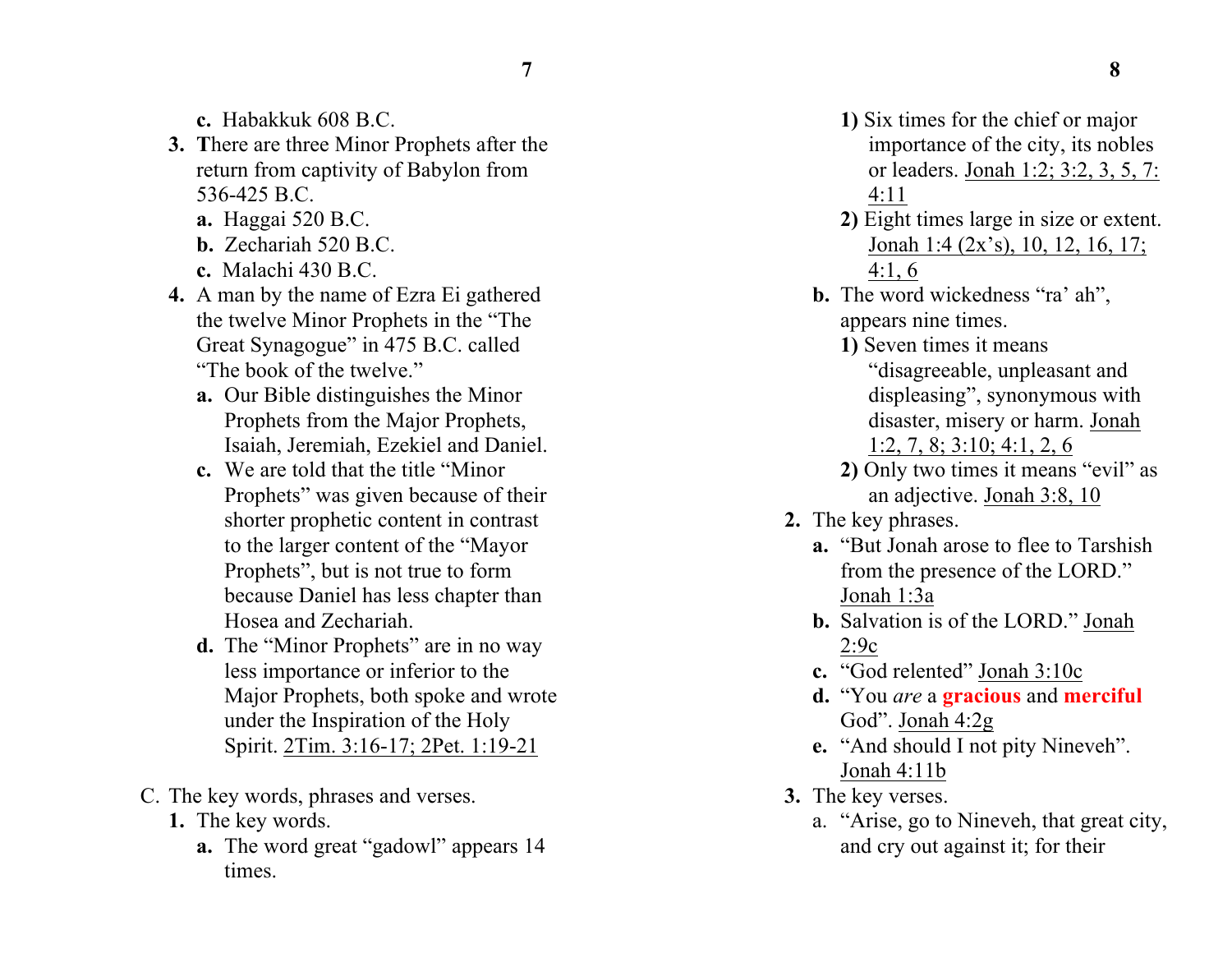wickedness has come up before Me." Jonah 1:2

- **b. "**Now the LORD had prepared a great fish to swallow Jonah. And Jonah was in the belly of the fish three days and three nights." Jonah 1:17 (This is the first verse of chapter two)
- **c.** "Then God saw their works, that they turned from their evil way; and God relented from the disaster that He had said He would bring upon them, and He did not do it." Jonah 3:10
- **d.** The rebellious heart of Jonah is reveled, "Then God said to Jonah, "*Is it* right for you to be angry about the plant?" And he said, "*It is* right for me to be angry, even to death!" Jonah 4:9
- **e.** "But it displeased Jonah exceedingly, and he became angry." Jonah 4:1
- **f.** The uncompassionate heart of Jonah, "And should I not pity Nineveh, that great city, in which are more than one hundred and twenty thousand persons who cannot discern between their right hand and their left--and much livestock?" Jonah 4:11

### *This is the book of Jonah!*

**III. The times of Jonah.**

- **A.** The life and prophecy of Jonah fits during Jeroboam II reign, around 765 B.C.
	- **1.** The Northern kingdom of Israel had been apostate or about 200 years.
		- **a.** Jeroboam I had failed to trust God for the ten tribe He had given to him, through the prophet Ahijah, at the division of the kingdom through the son of Solomon Rehoboam. 1Kings 11:20-39
		- **b.** So he set up two calf worship centers in Dan and Bethel and feast days to keep the people from returning to Jerusalem and giving allegiance to the house of David and made priest of the common people. 1Kings 12:25-33
		- **c.** This brought complacency, social injustice and apostasy as we saw in Amos.
		- **d.** At the present time Jeroboam II had successfully defeated the Syrians, restoring the ancient boundaries of the kingdom. 1Kings. 14:25
		- **e.** The time was one of prosperity, seeming safety and that God was approving of their evil life-style.
	- **2.** Assyria at this time was in a state of decline and weakness between the death of Adad-nirari III in 782 B.C. and the seizing of the Assyrian throne by Tiglath-plileser III in 745 B.C.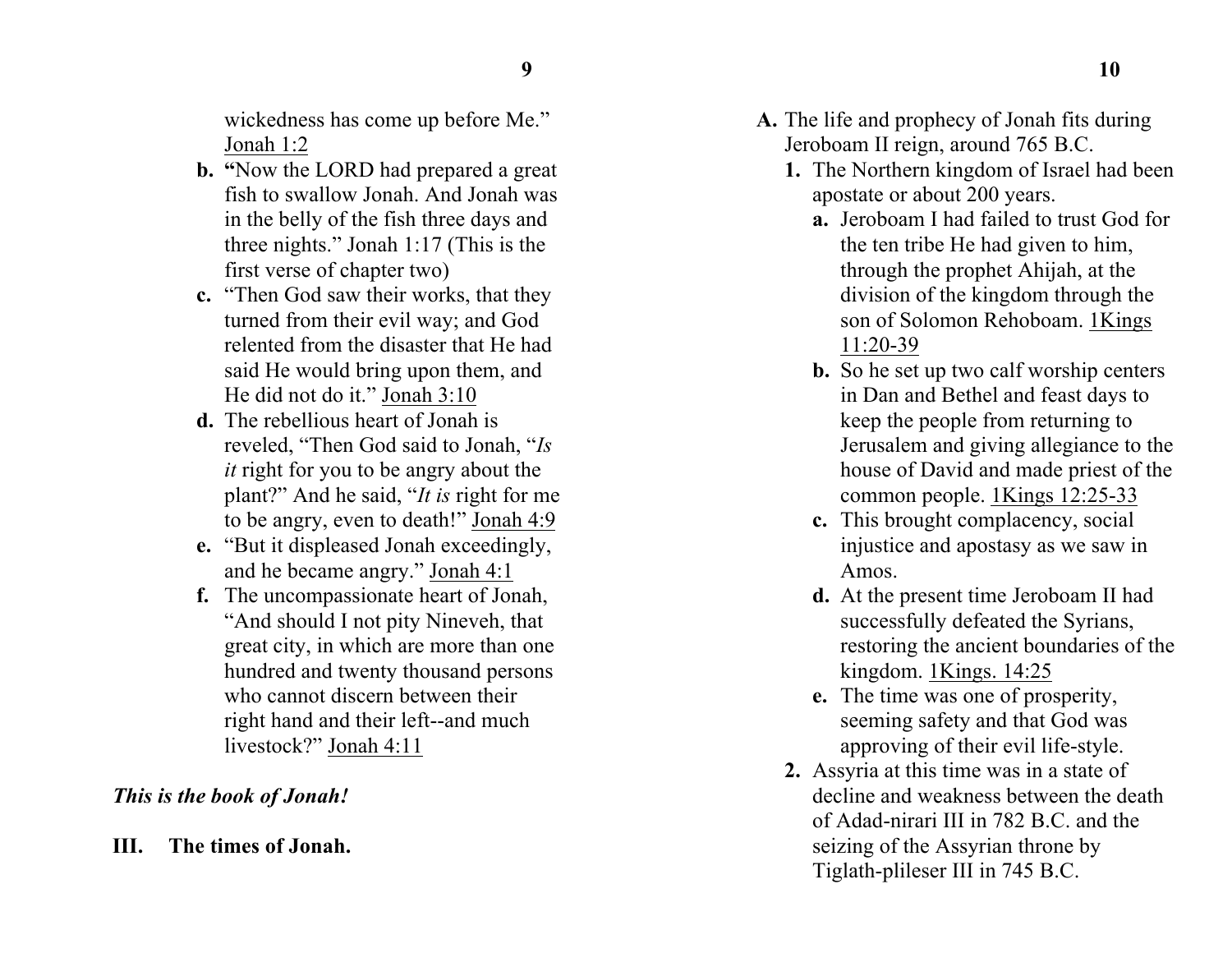- **a.** After Adad nirari III was Shalmaneser IV 782-773 B.C., then Ashur-dan III 773-754 B.C. at which time Jonah probably came to Nineveh, 765 B.C.
- **b.** At this time a trend towards their religion was monotheistic and Ashurdan III said, "Put your trust in Bel, trust not another god."
- **c.** Assyria was in a life and death struggle with the mountain tribes of Uraty and its associates of Mannai and Madai in the north, who had been able to push their frontiers to within less than 100 miles of Nineveh.
- **d.** The offer of repentance by the prophet Jonah had to of looked very inviting at this time.
- **B.** The contemporaries of Jonah were well known individuals.
	- **1.** The prophet Elisha.
	- **2.** The prophet Amos.
	- **3.** The prophet Hosea.
	- **4.** The prophet Joel.
- **C.** The historical setting for the prophecy of Jonah regarding Assyria.
	- **1.** Assyria prior to Jeroboam II had made Israel pay tribute for 50 years.
	- **2.** Assyria was known for three things.
- **a.** Fertility cults dealing with sexual perversions.
- **b.** Child sacrifice to Molech.
- **c.** Cruelty in warfare.
- **3.** Their cruelty was fearfully intimidating.
	- **a.** They lived on plunder and prided themselves on the mounds of skulls they brought back.
	- **b.** They tore peoples tongues out.
	- **b**. They flayed men alive and stretched out their skins on the city wall, impaling them on upright poles through the abdomen.
	- **c.** They led their captives away with hooks in their lips. Amos 4:2
	- **d**. "Woe to the body city, being full of lies and robbery, the whip and multitude of corpses and harlotries, being a mistress of sorceries selling nations and families. Nah. 3:1-4
	- **e.** Entire cities would commit mass suicide when encamped by Assyria.
- **4.** Assyria made many attacks on the northern part of Israel.
	- **a.** It is believed that perhaps some of Jonah's relatives had been slaughtered or even taken captive by Assyria.
	- **b.** So Jonah hated the Assyrian and did not want to go to Nineveh and preach, lest they repent and God forgive them, so he fled to Tarshish. Jonah 4:2-3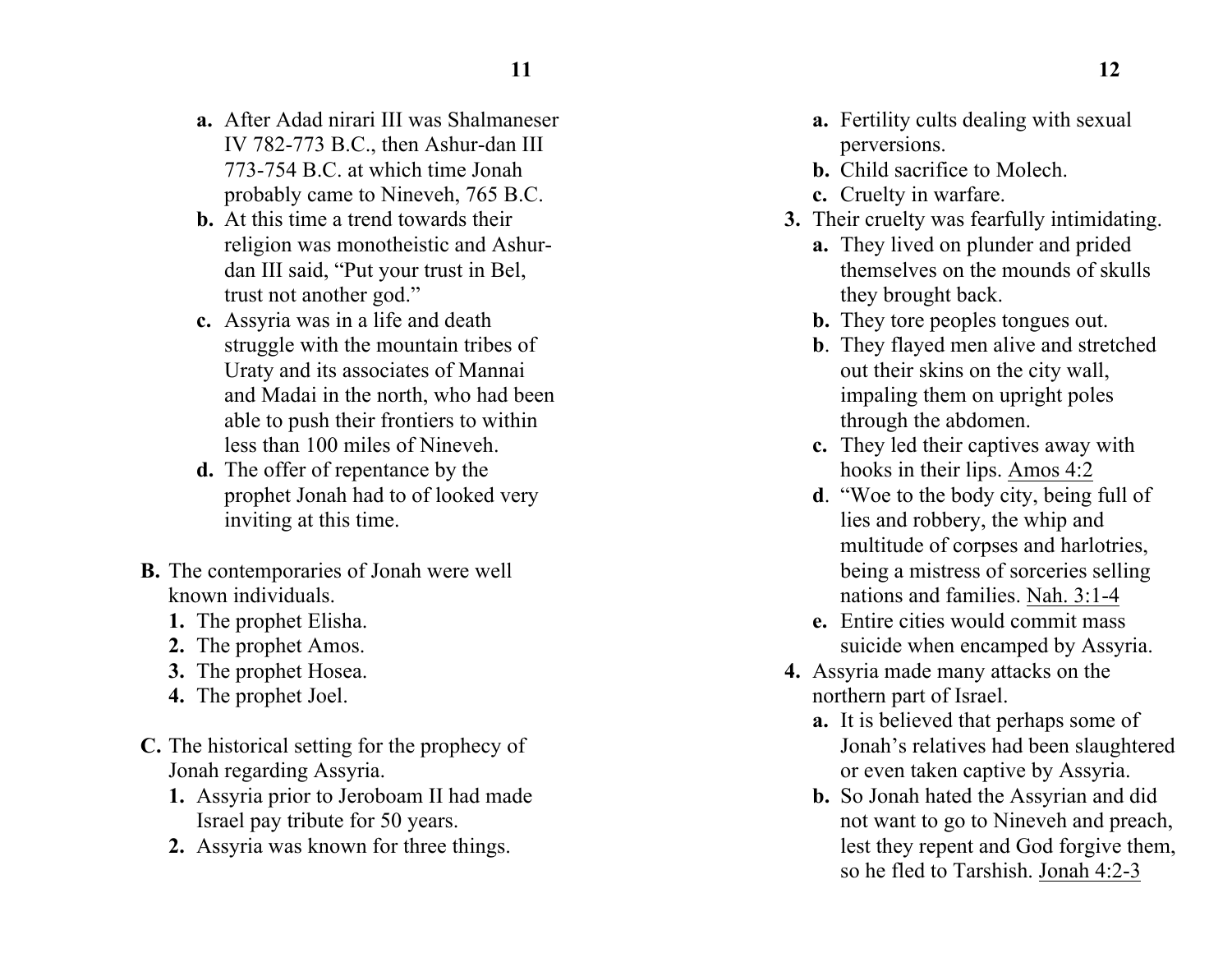- **c.** Not because he did not know His God, but because he did not want to be like his God to forgive them .
- **d .** Jonah would have to travel about 500 miles to a great city, the metropolis of the Gentile world on the east side of the Tigris Rive r some 40 miles north of the Zab junction.

\* A three -month trip in ancient times.

**e .** The city of Nineveh was the mag nificent capital of the Assyrian Empire, a constant and dreadful enemy of Israel, the modern -day city of Mosul in Iraq .

**1)** Established by Nimrod. Gen. 10:11

- **2)** There was Nineveh proper and four large cities that were situated on the edge of the trapezium Nineveh proper, a metropolis believed to have been 300-350 square miles.
- **3)** Nineveh in the broader sense was bounded on three sides by rivers, on the northwest the Khosr, on the west by the Tigris, and on the southwest by the Gazr Su and they Upper or Great Zab and on the fourth side by mountains, which ascended from the rocky plateau; and it was fortified artific ially all around on the river -sides with dams, sluices for inundating the

land, and canals, and on the land side with rampar ts and castles. Kiel

- **4)** Population is estimated to be about one million .
- **5 )** The outer wall was 60 miles around, 100 feet high and wide enough for three chariots to be driven abreast on it.
- **6 )** Spaced around the wall were 50 towers, 200 feet high to guard the city.
- **7 )** The inner wall of the city was only three miles in diameter, its villages and suburbs stretched over 20 miles.
- **8 )** Assyria's pride and self-confidence is recorded. Is. 10:12-14 **a)** The conclusion is that there will be a turning point after God is through with "His work", punishing His people in Mount Zion and Jerusalem by Assyria and then punish her for her arrogant pride and haughty looks. vs. 12 **b)** God reveals the words of Assyria boasting, no one saying a word to her. vs. 13-14 **c)** Assyria was destroyed in 612 B.C. by Babylon.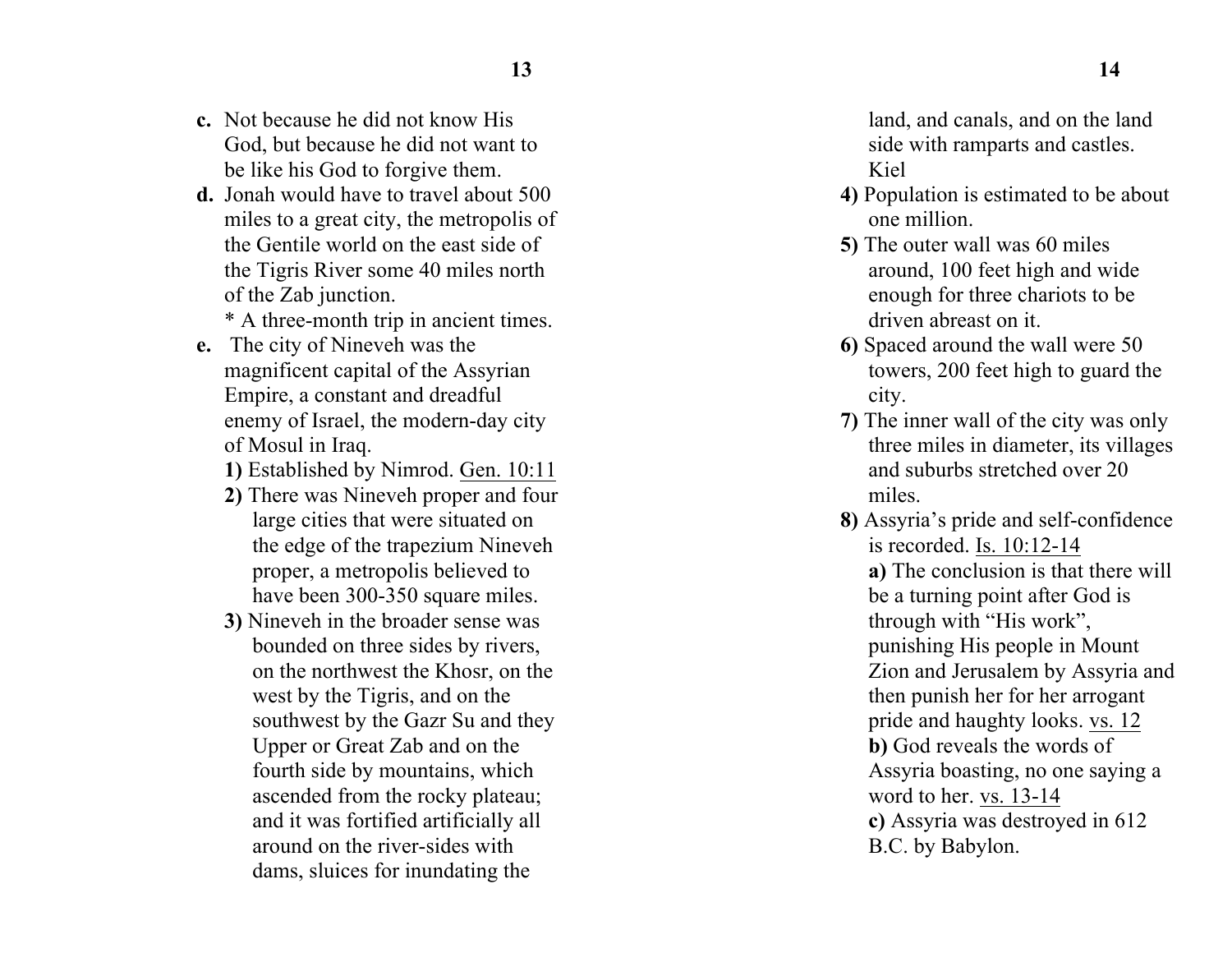### *This was the time of Jonah!*

### **IV. The message of Jonah.**

- **A.** The book of Jonah is the story of God's power to perform miracles.
	- **1.** The first miracle was the mighty tempest that God hurled out on the sea. Jonah 1:4
	- **2.** The second miracle was that the sea ceased from it's raging, the minute they threw Jonah overboard. Jonah 1:15
		- **\*** A storm may cease at a point in time, but was not the notable miracle, it was the fact that the sea ceased at the same time as the storm.
	- **3.** The third miracle is the whale that swallowed Jonah. Jonah 1:17
		- **a.** The Hebrew does not say it was a whale, but a large fish.
		- **b.** The general consensus is that is was a whale, in particular a "sperm whale" that has a large enough throat to swallow a man.
		- **c.** There are accounts of men having been found and extracted alive as the whale had been cut open.
	- **4.** The fourth miracle is plant that God prepared to come up over Jonah to shade his head. Jonah 4:6
		- **\*** In the midst of disobedience God is still comforting the prophet.
- **5.** The fifth miracle is the worm that God prepared to destroy the plant. Jonah 4:7
- **6.** The sixth miracle is the vehement east wind, called a sirocco, and with the sun Jonah grew faint. Jonah 4:8
	- **\*** "Behold, I *am* the LORD, the God of all flesh. Is there anything too hard for Me?" Jer. 32:27
- **B.** The book of Jonah is the story of God's grace extended to all of mankind to repent and be forgiven and saved or be judged.
	- **1.** First to the prophet Jonah, God was desireing to change the prophet's heart.
		- **a.** The name of Jonah means "dove" and was symbolic of peace, Jonah was a contradiction to his name and calling.
		- **b.** The grace of God always results in the peace of God and Jonah would have to appropriate the grace of God to experience the peace of God. Phil. 4:6-7
	- **2.** Second to the people of Nineveh who were so wicked and degenerated.
		- **\*** All of mankind is lost, being dead in their trespasses and sins. Eph. 2:1
		- **a.** The book of Jonah is the fifth of the Minor prophets.
		- **b.** The number five in scripture is symbolic of God's grace.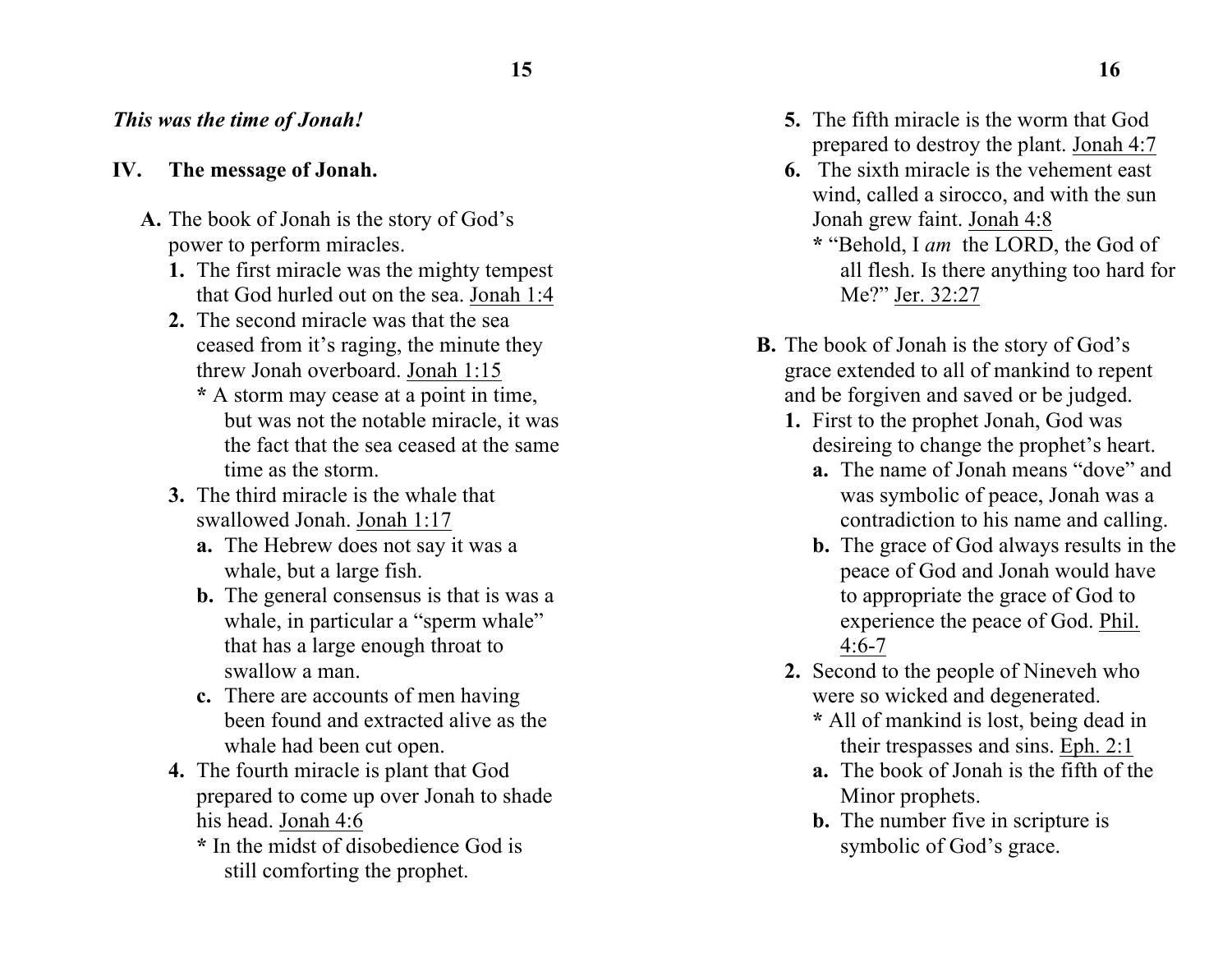- **c.** Jonah was to go and cry out against Nineveh for her wickedness had come up before God. Jonah 1:1
- **d.** Jonah was to preach only the message God told him. Jonah 3:2
- **C.** The book of Jonah is the story of God's people, the believer, particularly those who are called into ministry.
	- **\*** God is sovereign and merciful. Jonah 4:2
	- **1.** Jonah was the rebel of God.
		- **a.** In chapter one we see Jonah and the storm, revealing disobedience and rebellion.
		- **b.** In chapter two we see Jonah and the fish, revealing discipline and seeming repentance.
		- **c.** In chapter three we see Jonah and the city, revealing proclamation through seeming obedience.
		- **d.** In chapter four we see Jonah and the Lord, revealing resentfulness , but learning.
	- **2.** Jonah was the prophet of God.
		- **a.** In chapter one Jonah is portrayed as the rebelling prophet.
		- **b.** In chapter two Jonah is portrayed a the praying prophet.
		- **c.** In chapter three Jonah is portrayed as the preaching prophet.
- **d.** In chapter four Jonah is portrayed as the pouting prophet.
- **3.** Jonah was the instrument of God.
	- **a.** In chapter one the will of God was to be obeyed.
	- **b.** In chapter two the ways of God were to be learned from.
	- **c.** In chapter three the work of God was to be rejoiced over.
	- **d.** In chapter four the why's of God were to be accepted.
- **4.** Jonah was the representative of God.
	- **a.** In chapter one God is pursuing the rebelling prophet.
	- **b.** In chapter two God is preserving the praying prophet.
	- **c.** In chapter three God is preaching through the poisoned prophet.
	- **d.** In chapter four God is preaching to the pouting prophet.
- **5.** Jonah was to learn the lessons from God.
	- **a.** Jonah ran to Tarshish because he knew his God and His will but he did not want to become like His God! 1:3
	- **b.** Jonah was to recognize what a selfcentered person he was, for the only time he rejoiced with great joy only when God relieved him of the heat by the plant. Jonah 4:6
- **6 .** Jonah ultimately had to come to grips with his unloving and uncompassionate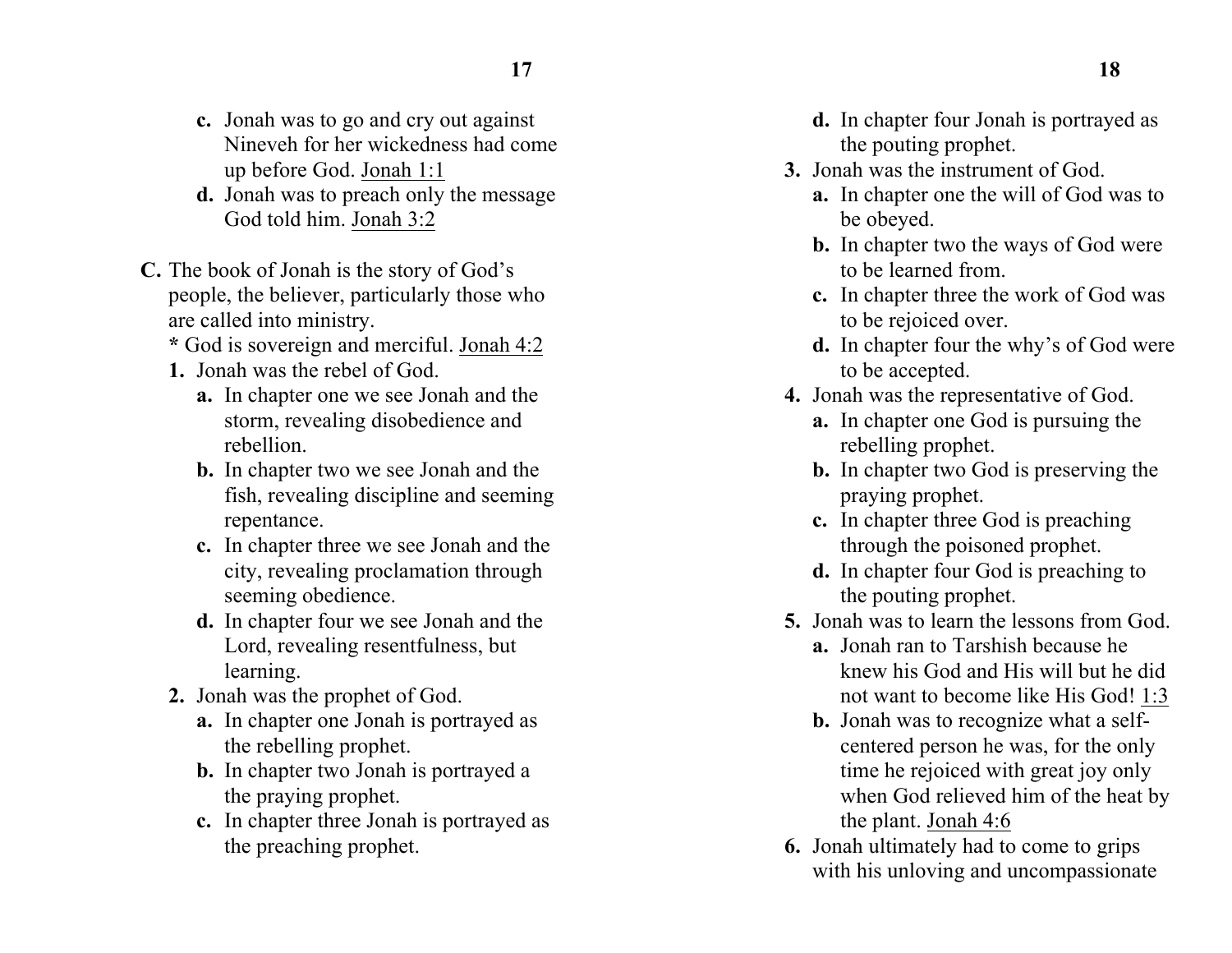rebellion, for that reason the book ends in seeming unfinished way, but it is a rhetorical question that has a very obvious answer!

- **a.** "Then God said to Jonah, "*Is it* right for you to be angry about the plant?" And he said, "*It is* right for me to be angry, even to death!" But the LORD said, "You have had pity on the plant for which you have not labored, nor made it grow, which came up in a night and perished in a night. And should I not pity Nineveh, that great city, in which are more than one hundred and twenty thousand persons who cannot discern between their right hand and their left--and much livestock?" Jonah 4:9-11
	- **a.** The answer is No, it was not right for Jonah to be angry and uncaring over the salvation of the Assyrians.
	- **b.** Jonah had pity on the plant, yet he had nothing to do with it's planting or growth, but he had no pity for the Assyrians, who were created in the image and likeness of God.
	- **b.** Jonah should have had pity on them, 120,000 were little children. **\*** Jonah was that unforgiving servant that had been forgiven millions and was throwing his

brother who owed him pennies in jail! Matt. 18:21-35

#### *This is the message of Jonah!*

### **V. The mission of Jonah**.

- **A.** To go to the city of Nineveh. Jonah 1:2-3
	- **1.** The mission was a command not an option, " Arise, go to Nineveh".
	- **2.** The mission field was well-known and important city, "That great city".
	- **3.** The missionary's message was judgment, "Cry out against it; for their wickedness has come up before Me."
	- **4.** The obedience to the command of God was not in Jonah's heart or mind, his plan was to rebel against his mission. Jonah 1:3
		- **a.** Jonah arose to flee to Tarshish from the presence of the Lord.
		- **b.** Jonah went down to Joppa, and found a ship going to Tarshish.
			- **\*** Believed to be Tartessus, a Phoenician colony in Spain near the Straits of Gibraltar.
		- **c.** Jonah paid the fare and went down into the ship.
- **B.** To preach the message God told him came a second time. Jonah 3:1-2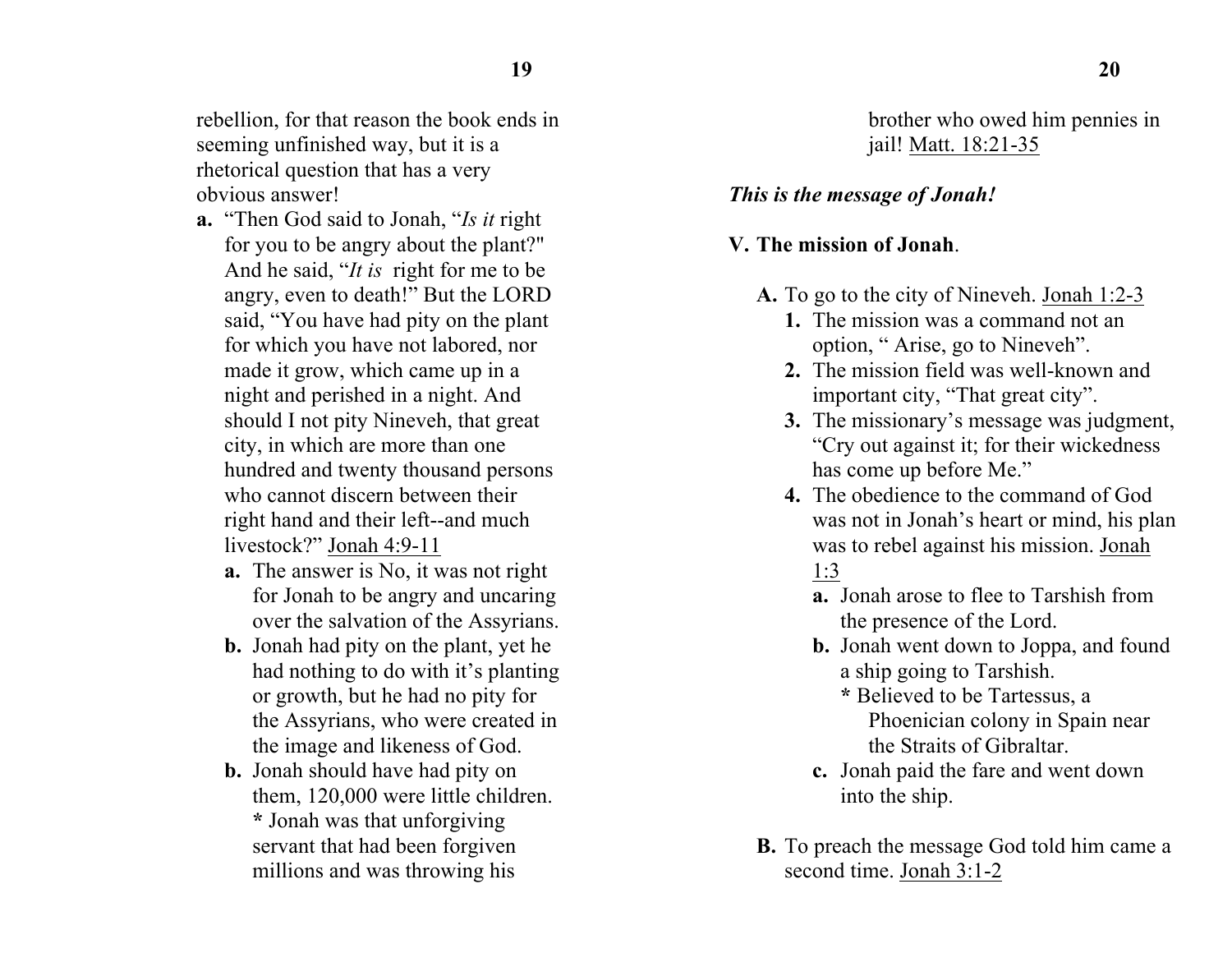- **1.** Jonah was to arise and go to Nineveh, that great city. vs. 2a-c
- **2.** Jonah was to preach the message the message God would tell him. vs. 2d
- **3.** Jonah's obedience was with reluctance.
	- **a.** There was no hope in Jonah's message. Jonah 3:4
	- **b.** There was no joy in Jonah's heart for their repentance. Jonah 4:1
- **C.** To acknowledge his evil heart.
	- **1.** In view of his running away from God to Tarshish. Jonah 1:3
	- **2.** In view of the mariners who had compassion on him and would not throw him overboard at first, yet he a prophet of God sent to the pagans, had no compassion. Jonah 1:12-13
	- **3.** In view of the pagan mariner calling out on God to forgive them for throwing Jonah overboard, yet he was not calling on God to forgive him for his disobedience. Jonah 1:14
	- **4.** In view of Jonah's half-hearted repentance in the belly of the whale that was evident as he prayed and told God why he had fled to Tarshish. Jonah 4:2
		- **\*** He found himself in a difficult situation and had remorse, rather than repentance in the belly of the whale!
		- **a.** He knew the Assyrians could repent.
- **\*** So he prayed to the LORD, and said, "Ah, LORD, was not this what I said when I was still in my country? Jonah 4:2a-d
- **b.** He knew God was not partial or rejected anyone if they repented, for He was merciful and gracious. Jonah 4:2e-h
	- **\*** Therefore I fled previously to Tarshish; for I know that You *are* a gracious and merciful God, slow to anger and abundant in lovingkindness, One who relents from doing harm.
- **5.** In view of his lack of compassion for the lost. Jonah 3:4; 4:1
	- **a.** His message was, "Forty days, and Nineveh shall be destroyed", which without any doubt was a joy to him, hoping that they would not repent and fearing that they might! Jonah 3:4
		- **\*** Jonah did not want God to forgive them. Jonah 4:2
	- **b.** His mental state regarding their repentance was displeasure, "But it displeased Jonah exceedingly, and he became angry. Jonah 4:1
		- **\*** The word "but" places Jonah was in sharp contrast to his God! **b))** He did not mind declaring blessing to his own people nor did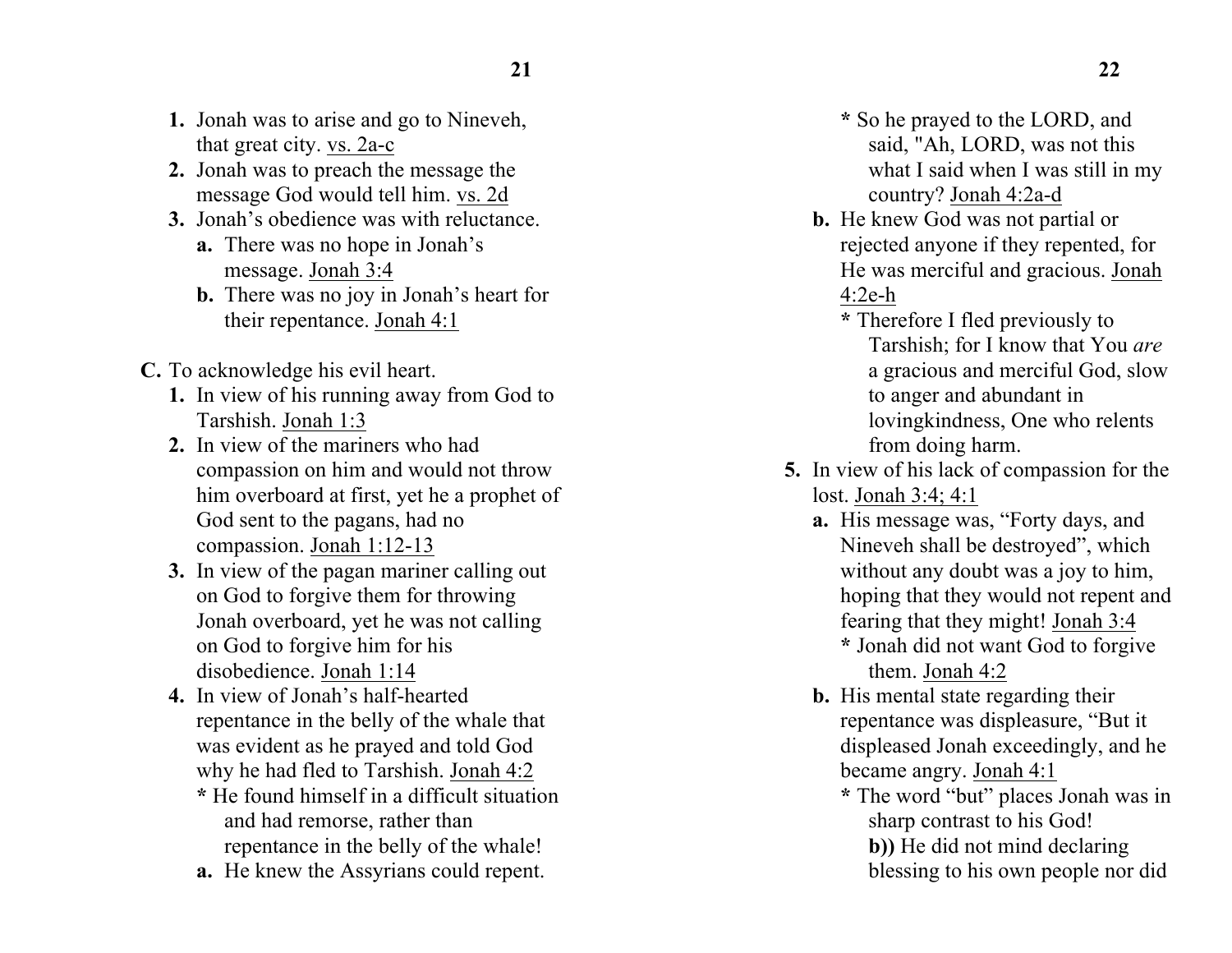- **6.** In view of his desire for death instead of life. Jonah 4:3, 8h
	- **a.** Jonah's conclusion was that it was better to die than live, "Therefore now, O LORD, please take my life from me, for *it is* better for me to die than to live!" Jonah 4:3
		- **1)** If Jonah really wanted to die, why did he ask God to deliver him out of the belly of the whale, he merely used God to get out of a difficult situation!
		- **2)** God knew it all along but Jonah didn't, the evidence of a deceptive and desperately wicked heart. Jer. 17:9
	- **b.** Jonah's heart became harder as he sat outside the city to see if God was going to avert judgment by honoring the Assyrian's repentance, wishing only death for himself again, "It is better for me to die than to live." Jonah 4:8h
		- **\*** Jonah's uncompassionate and unloving attitude had tainted his message and tortured his mind!

# *This was the mission of Jonah!*

## **V. The division of Jonah.**

- **I.** Jonah's first commission. Jonah 1-2
	- **A.** Jonah and the storm: disobedience and running. Jonah 1:1-16
		- **1.** The call and rejection of his commission. vs. 1-3
		- **2.** The sending of the storm by God resulted in desperation. vs. 4-13
		- **3.** The calling on God by the sailors resulted in their conversion. vs. 14-16
	- **B.** Jonah and the fish: discipline and praying. Jonah 1:17-2:10
		- **1**. The great fish that swallow Jonah. 1:17
		- **2**. The prayer of Jonah. 2:1-9
		- **3**. The fish vomited Jonah on the land.  $2:10$
- **II.** Jonah's second commission. Jonah 3-4
	- **A.** Jonah and the city: obedience and preaching. Jonah 3
		- **1.** The second commission of Jonah. vs., 1-2
		- **2.** The obedient preaching of Jonah. vs. 3-4
		- **3.** The repentance of the Assyrian. vs. 5- 10